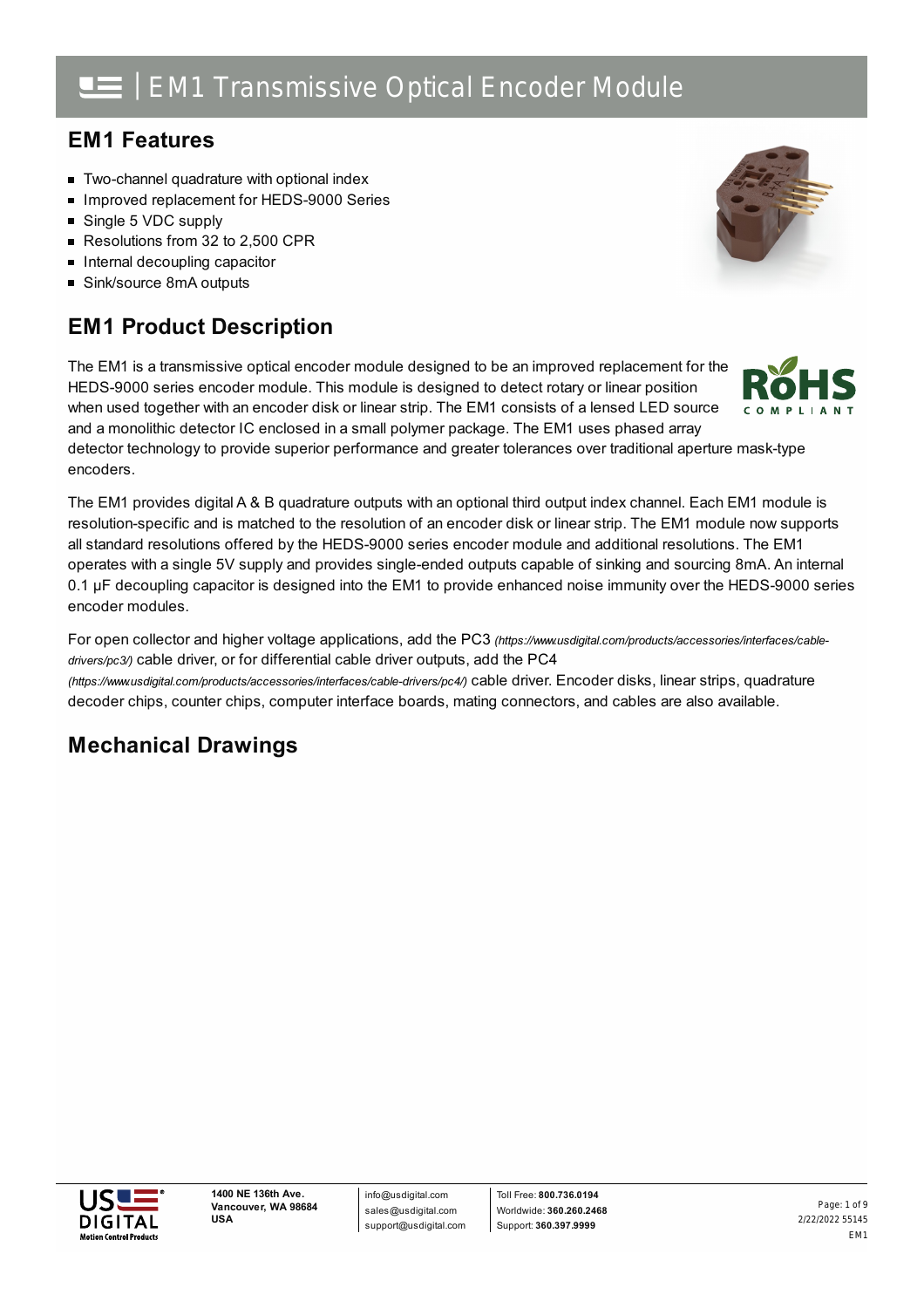



info@usdigital.com sales@usdigital.com support@usdigital.com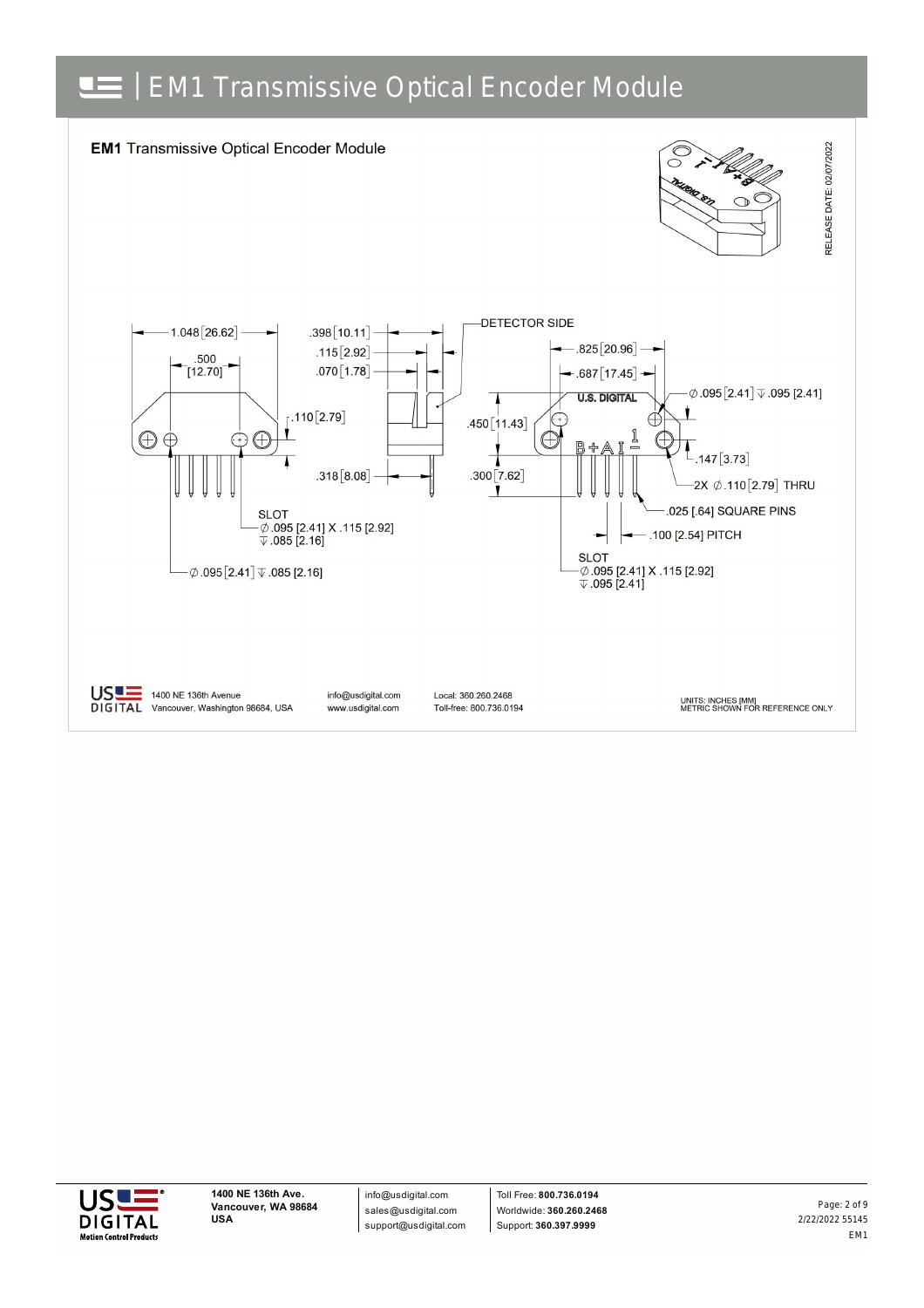



info@usdigital.com sales@usdigital.com support@usdigital.com

Toll Free: **800.736.0194** Worldwide: **360.260.2468** Support: **360.397.9999**

2/22/2022 55145 EM1 Page: 3 of 9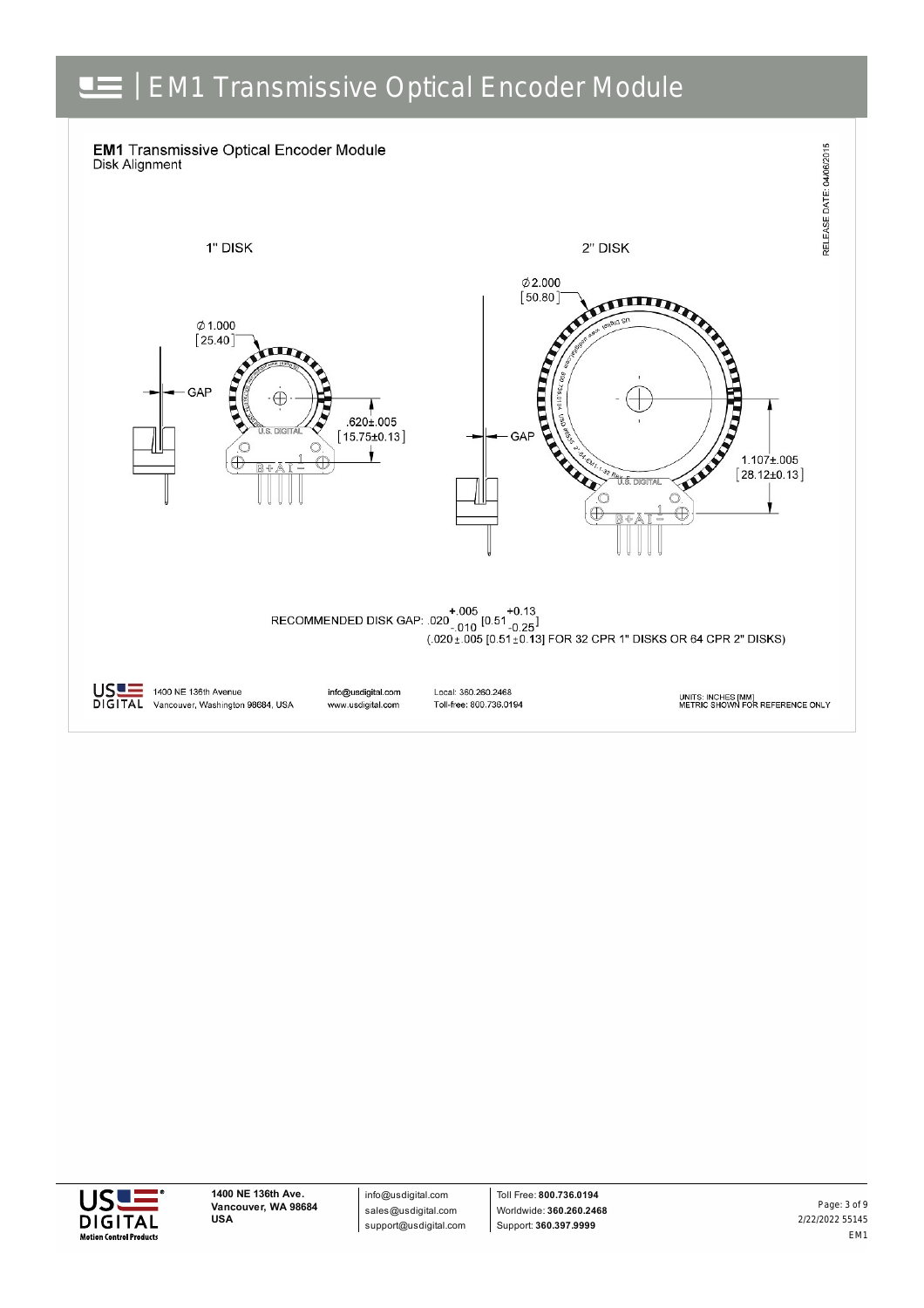

## **Specifications**

### **AVAILABLE RESOLUTIONS**



info@usdigital.com sales@usdigital.com support@usdigital.com

Toll Free: **800.736.0194** Worldwide: **360.260.2468** Support: **360.397.9999**

2/22/2022 55145 EM1 Page: 4 of 9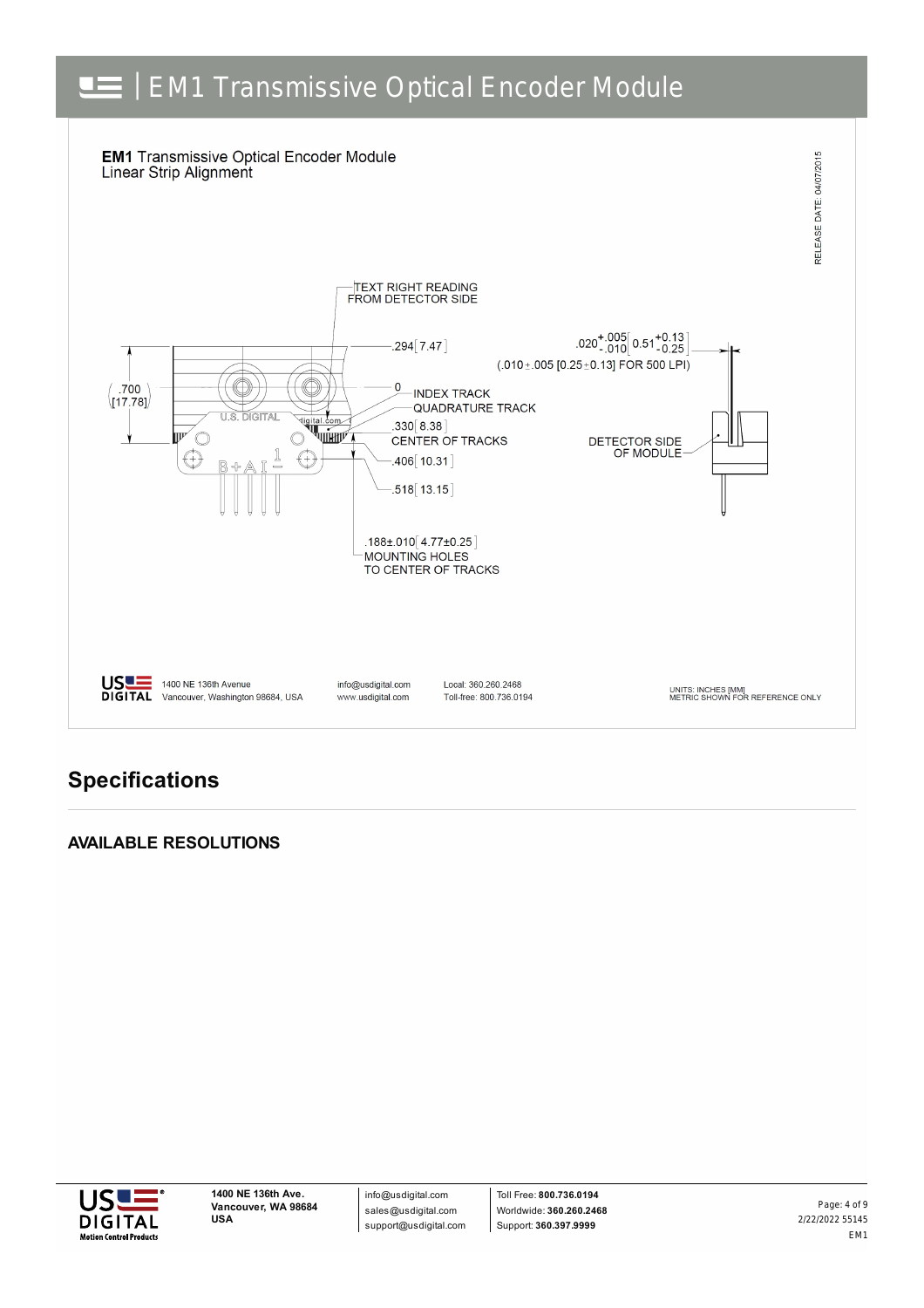| <b>CPR</b><br>/LPI | 1" DISK NON-<br><b>INDEX</b> | 1" DISK<br><b>INDEX</b> | 2" DISK NON-<br><b>INDEX</b> | 2" DISK<br><b>INDEX</b> | <b>LINEAR STRIP NON-</b><br><b>INDEX</b> | <b>LINEAR STRIP</b><br><b>INDEX</b> |
|--------------------|------------------------------|-------------------------|------------------------------|-------------------------|------------------------------------------|-------------------------------------|
| 32                 | EM1-1-32-N                   |                         |                              |                         |                                          |                                     |
| 50                 | EM1-1-50-N                   | EM1-1-50-I              |                              |                         |                                          |                                     |
| 64                 |                              |                         | EM1-1-32-N                   |                         |                                          |                                     |
| 96                 | EM1-1-100-N                  | EM1-1-100-I             |                              |                         |                                          |                                     |
| 100                | EM1-1-100-N                  | EM1-1-100-I             | EM1-1-50-N                   | EM1-1-50-I              |                                          |                                     |
| 120                | EM1-1-100-N                  |                         |                              |                         | EM1-0-120-N                              | EM1-0-120-I                         |
| 125                |                              |                         |                              |                         | EM1-0-127-N                              | EM1-0-127-I                         |
| 127                |                              |                         |                              |                         | EM1-0-127-N                              | EM1-0-127-I                         |
| 192                | EM1-1-200-N                  | EM1-1-200-I             |                              |                         |                                          |                                     |
| 200                | EM1-1-200-N                  | EM1-1-200-I             | EM1-1-100-N                  | EM1-1-100-I             | EM1-0-200-N                              | EM1-0-200-I                         |
| 250                | EM1-1-250-N                  | EM1-1-250-I             |                              |                         | EM1-0-250-N                              | EM1-0-250-I                         |
| 256                | EM1-1-250-N                  | EM1-1-250-I             |                              |                         |                                          |                                     |
| 300                |                              |                         |                              |                         | EM1-0-300-N                              | EM1-0-300-I                         |
| 360                | EM1-1-360-N                  | EM1-1-360-I             |                              |                         |                                          |                                     |
| 400                | EM1-1-400-N                  | EM1-1-400-I             | EM1-1-200-N                  | EM1-1-200-I             |                                          |                                     |
| 500                | EM1-1-500-N                  | EM1-1-500-I             | EM1-2-500-N                  | EM1-2-500-I             | EM1-0-500-N                              | EM1-0-500-I                         |
| 512                | EM1-1-512-N                  | EM1-1-512-I             | EM1-2-500-N                  | EM1-2-500-I             |                                          |                                     |
| 720                | EM1-1-720-N                  | EM1-1-720-I             |                              |                         |                                          |                                     |
| 800                | EM1-1-800-N                  | EM1-1-800-I             |                              | EM1-1-400-I             |                                          |                                     |
| 900                | EM1-1-900-N                  | EM1-1-900-I             |                              |                         |                                          |                                     |
| 1000               | EM1-1-1000-N                 | EM1-1-1000-I            | EM1-2-1000-N                 | EM1-2-1000-I            |                                          |                                     |
| 1024               | EM1-1-1024-N                 | EM1-1-1024-I            | EM1-2-1024-N                 | EM1-2-1024-I            |                                          |                                     |
| 1250               | EM1-1-1250-N                 | EM1-1-1250-I            |                              |                         |                                          |                                     |
| 1800               |                              |                         | EM1-2-1800-N                 | EM1-2-1800-I            |                                          |                                     |
| 2000               |                              |                         | EM1-2-2000-N                 | EM1-2-2000-I            |                                          |                                     |
| 2048               |                              |                         | EM1-2-2048-N                 | EM1-2-2048-I            |                                          |                                     |
| 2500               |                              |                         | EM1-2-2500-N                 | EM1-2-2500-I            |                                          |                                     |

For more information, see the EM1/HEDS Compatibility Guide [\(https://www.usdigital.com/support/resources/reference/compatibility-guides/heds-to](https://www.usdigital.com/support/resources/reference/compatibility-guides/heds-to-em1/)*em1/)*.

*Other resolutions may be available upon request.*



info@usdigital.com sales@usdigital.com support@usdigital.com

Toll Free: **800.736.0194** Worldwide: **360.260.2468** Support: **360.397.9999**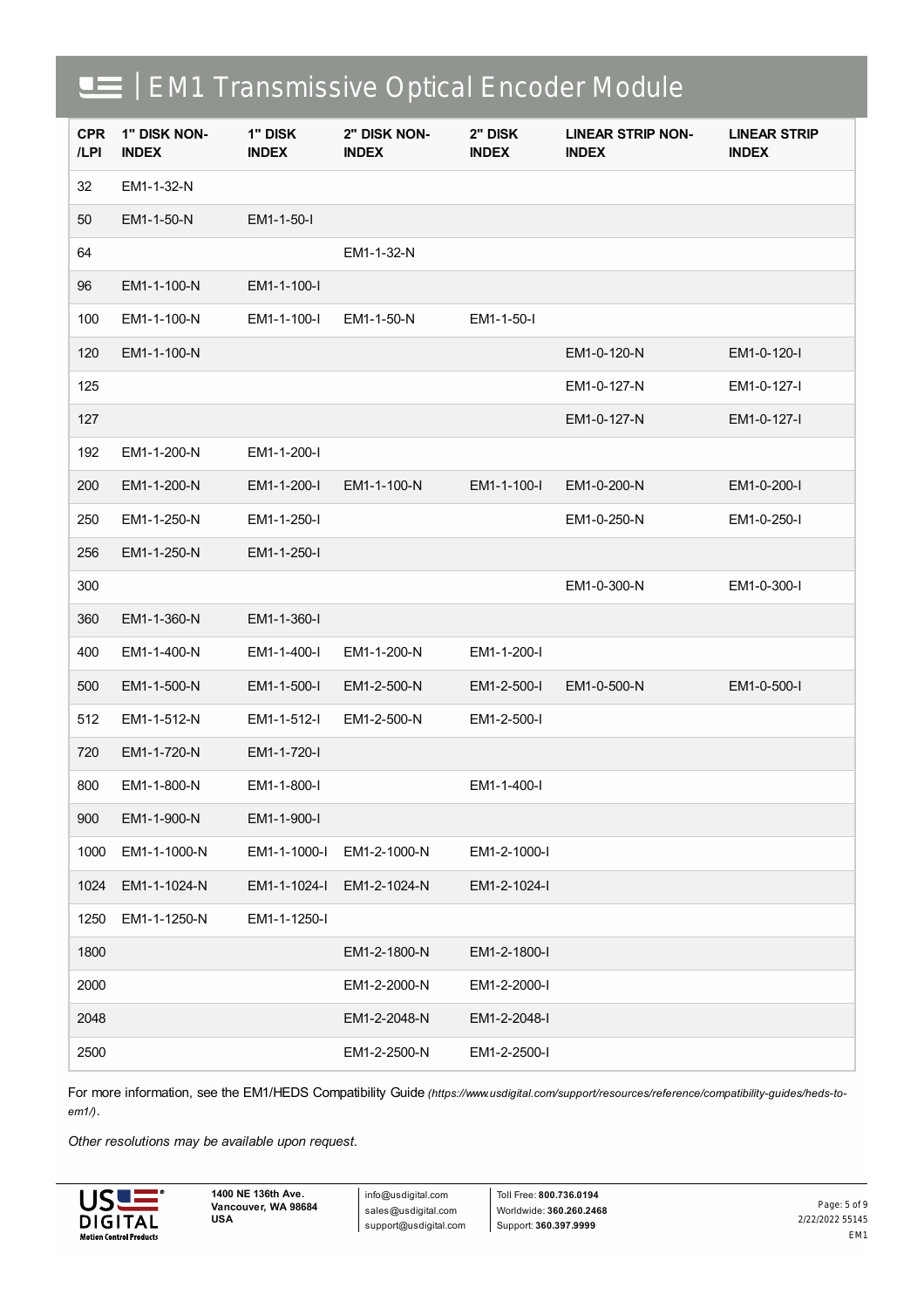### **OPERATING CONDITIONS**

| <b>PARAMETER</b>                            | MIN.        | MAX.                       | <b>UNITS</b> | <b>NOTES</b> |
|---------------------------------------------|-------------|----------------------------|--------------|--------------|
| Temperature                                 | $-40$       | 100                        | C            |              |
| A/B Output Frequency                        | $\Omega$    | 300                        | kHz          |              |
| Disk RPM                                    | 0           | $(18 \times 10^{6})$ / CPR | <b>RPM</b>   |              |
| Linear Strip Speed                          | $\mathbf 0$ | $(3 \times 10^{6})$ / LPI  | inches/sec.  |              |
| Disk/Linear Strip Radial Position Tolerance | ±.005       |                            | inch         |              |

#### **ELECTRICAL SPECIFICATIONS**

- Specifications apply over the entire operating temperature range.
- Typical values are specified at Vcc = 5.0V and 25C.

| <b>PARAMETER</b>                      | MIN. | TYP. | MAX.    | <b>UNITS</b> | <b>CONDITIONS</b>        |
|---------------------------------------|------|------|---------|--------------|--------------------------|
| Supply Voltage                        | 4.5  | 5.0  | 5.5     | V            | Ripple < 100 mVpp        |
| Supply Current, EM1-0- (linear strip) |      | 27   | 33      | mA           | $LPI < 300$ , no load    |
|                                       |      | 54   | 65      | mA           | $LPI \geq 300$ , no load |
| Supply Current, EM1-1- (1" disk)      |      | 27   | 33      | mA           | $CPR < 500$ , no load    |
|                                       |      | 54   | 65      | mA           | CPR $\geq$ 500, no load  |
| Supply Current, EM1-2- (2" disk)      |      | 27   | 33      | mA           | CPR < 1000, no load      |
|                                       |      | 54   | 65      | mA           | $CPR \ge 1000$ , no load |
| Low-level Output                      |      |      | 0.5     | $\vee$       | $I_{OL}$ = 8mA max.      |
|                                       |      | 0.05 |         | $\vee$       | No load                  |
| High-level Output                     | 2.0  |      |         | $\vee$       | $I_{OH}$ = -8mA max.     |
|                                       |      | 4.8  |         | V            | No load                  |
| Output Current Per Channel            | $-8$ |      | $\,8\,$ | mA           |                          |
| Load Capacitance                      |      |      | 100     | pF           |                          |
| Output Rise Time                      |      | 110  |         | nS           |                          |
| Output Fall Time                      |      | 100  |         | nS           |                          |
| Electrostatic Discharge               |      |      | ± 4     | kV           | IEC 61000-4-2            |

#### **TIMING CHARACTERISTICS**



info@usdigital.com sales@usdigital.com support@usdigital.com

Toll Free: **800.736.0194** Worldwide: **360.260.2468** Support: **360.397.9999**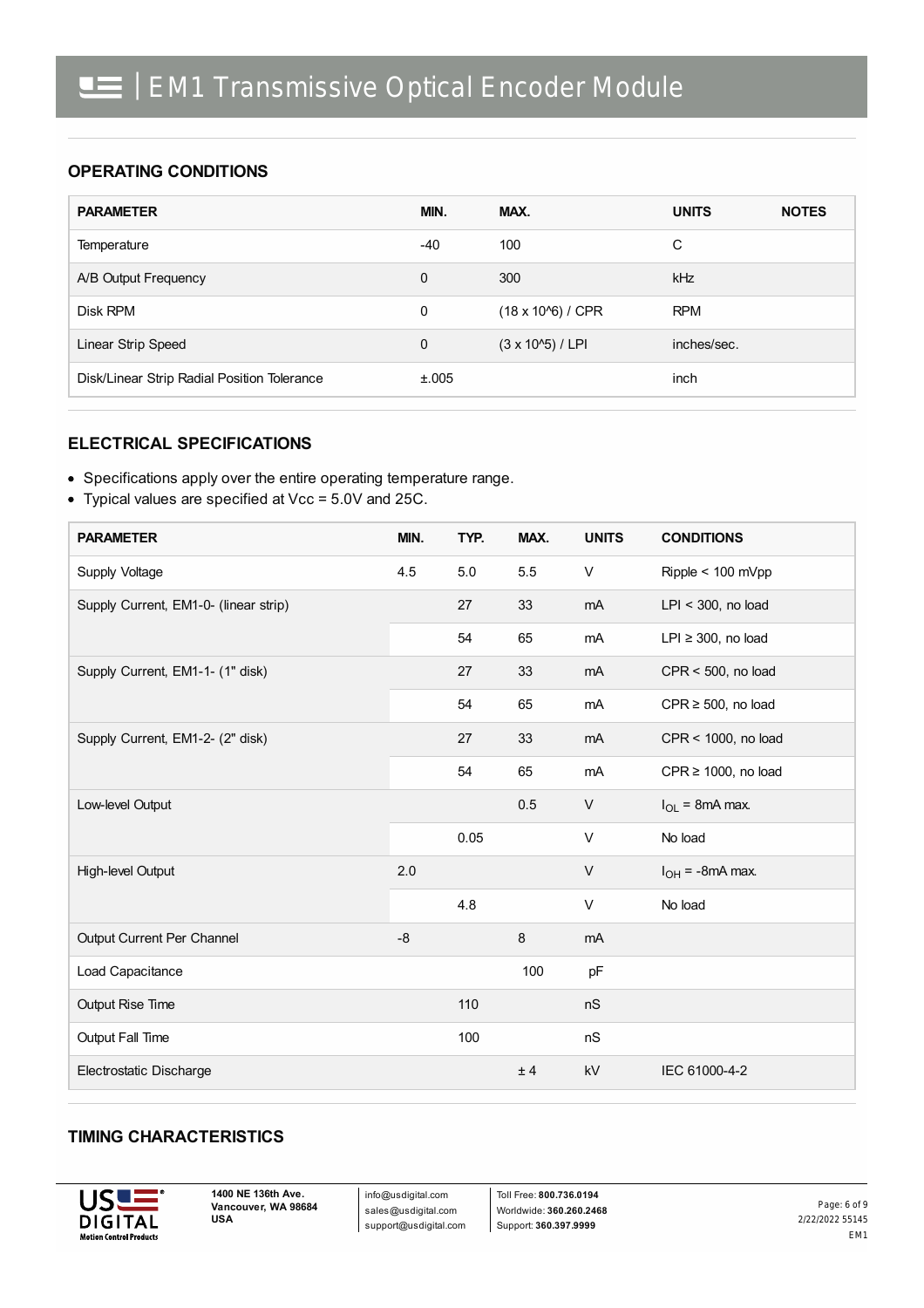### **ENCODING CHARACTERISTICS:**

- Specifications apply over the entire operating temperature range.
- Values are for the worst error over full rotation.
- Refer to the timing diagram below.

| <b>PARAMETER</b>                               | <b>SYMBOL</b> | MIN.  | TYP. | MAX. | <b>UNITS</b>                                                                       |
|------------------------------------------------|---------------|-------|------|------|------------------------------------------------------------------------------------|
| Symmetry                                       | X, Y          | 150   | 180  | 210  | $^{\circ}$ e<br>(https://www.usdigital.com/support/resources/glossary/#glossary e) |
| Quadrature                                     | Z             | 60    | 90   | 120  | $^{\circ}$ e<br>(https://www.usdigital.com/support/resources/glossary/#glossary e) |
| Index Pulse Width                              | Po            | 60    | 90   | 120  | $^{\circ}$ e<br>(https://www.usdigital.com/support/resources/glossary/#glossary e) |
| Ch. I Rise After Ch. B or Ch. A<br>Fall        | t1            | 50    | 100  | 200  | ns                                                                                 |
| Ch. I Fall After Ch. B or Ch. A<br><b>Rise</b> | t2            | $-10$ | 15   | 25   | ns                                                                                 |

### **TIMING DIAGRAM:**



#### **CPR:** The number of Cycles (C) of the A or B outputs Per Revolution.



info@usdigital.com sales@usdigital.com support@usdigital.com

Toll Free: **800.736.0194** Worldwide: **360.260.2468** Support: **360.397.9999**

2/22/2022 55145 EM1 Page: 7 of 9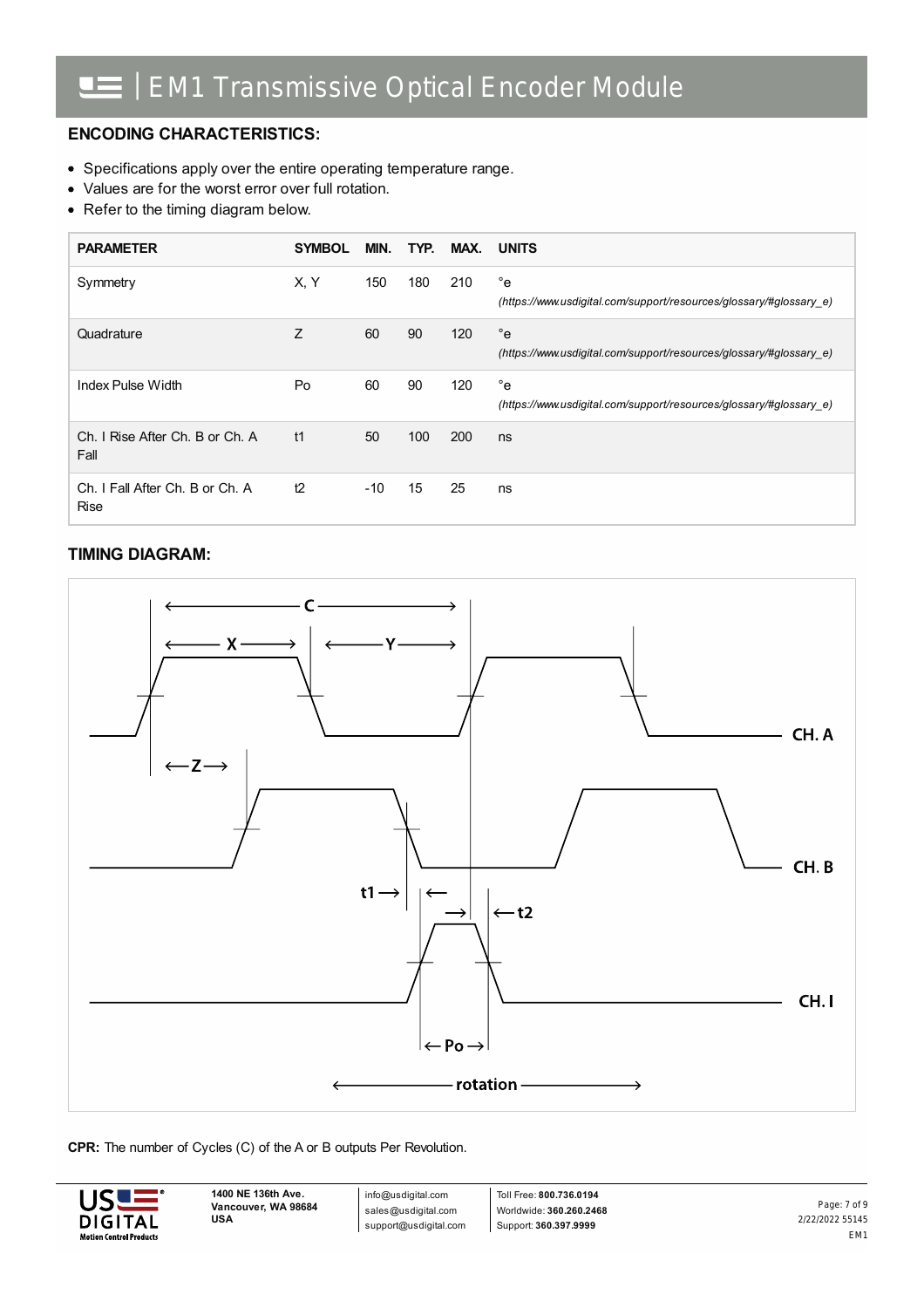**Cycle Error:** An indication of cycle uniformity. The difference between an observed shaft angle which gives rise to one electrical cycle, and the nominal angular increment of 1/CPR of a revolution.

**Index (I):** The index output goes high once per revolution, coincident with the low states of channels A and B, nominally 1/4 of one cycle (90 **°**e).

**LPI**: Lines Per Inch. The number of Cycles (C) of the A or B output per inch of linear strip movement.

**One Shaft Rotation:** 360 mechanical degrees.

**One Electrical Degree (°e):** 1/360th of one cycle.

**One Cycle (C):** 360 electrical degrees (**°**e). Each cycle can be decoded into 1 or 4 states, referred to as X1 or X4 resolution multiplication.

**PPR:** The number of resolvable Positions Per Revolution of the encoder disk with x4 quadrature decoding.

**Quadrature (Z):** The phase lag or lead between channels A and B in electrical degrees, nominally 90 **°**e.

**Symmetry:** A measure of the relationship between (X) and (Y) in electrical degrees, nominally 180**°**e.

#### **INSTALLATION TORQUE**

| <b>PARAMETER</b>       | <b>TORQUE</b> |
|------------------------|---------------|
| <b>Mounting Screws</b> | 3.5-4 in-lbs  |

#### **EM1 / HEDS COMPARISON**

US Digital is the designer and manufacturer of the **EM1** transmissive optical encoder module. The design of the **EM1** provides electrical and mechanical compatibility with **HEDS-9000**, **HEDS-9100**, **HEDS-9200**, **HEDS-9040**, and **HEDS-9140** series modules.

The process of switching from the **HEDS** to the **EM1** module should not require any mechanical or electrical changes. Simply use the **EM1** and matching codewheel in place of the **HEDS** module and codewheel. The **EM1** has a built-in index channel available on most resolutions, for both rotary disks and linear strips. The **EM1** uses a US Digital designed codewheel with 2 tracks rather than 3 tracks for index versions. The **EM1** offers improved output drive capability and will source and sink 8mA at TTL levels.

Physically, the **EM1** has no external wire loops which can interfere when mounting. The connector pins are 0.051" shorter than **HEDS** modules, while still providing .30" insertion depth. US Digital's **EM1** offers custom resolutions.

#### **PIN-OUTS**

| Pin | <b>Description</b> |
|-----|--------------------|
|     | Ground             |
| 2   | Index              |
| 3   | A channel          |
| 4   | +5VDC power        |
| 5   | <b>B</b> channel   |



info@usdigital.com sales@usdigital.com support@usdigital.com

Toll Free: **800.736.0194** Worldwide: **360.260.2468** Support: **360.397.9999**

2/22/2022 55145 EM1 Page: 8 of 9